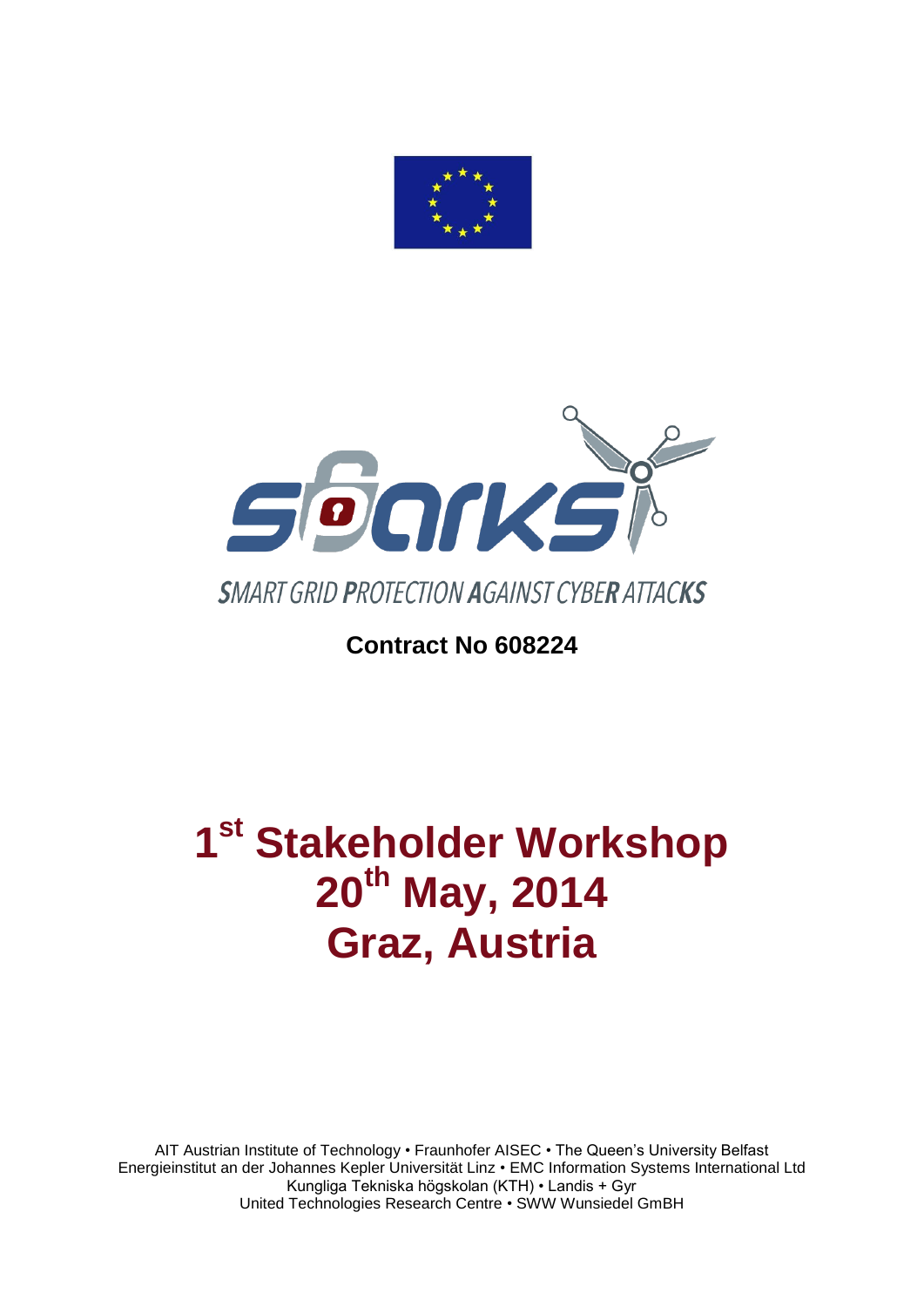

#### **Workshop Overview and Goals**

Ensuring the cybersecurity and resilience of the smart grid is of paramount importance and the target of the SPARKS project – Smart Grid Protection Against Cyber Attacks. The SPARKS project has a strong remit to engage with stakeholders in the smart grid area, in order to collect requirements and disseminate the project's outcomes. As a basis for this engagement, the project has created a stakeholder group that has privileged access to the project's results and steers the research direction of the project.



To initiate this engagement, the 1<sup>st</sup> SPARKS stakeholder workshop was held on the 20<sup>th</sup> May, 2014 at the premises of Energie Steiermark in Graz, Austria. The workshop was attended by members of the stakeholder group, representing a number of different types of organisation in the smart grid area. These included Distribution System Operators (DSOs), equipment and hardware vendors, solutions providers, research institutes and policy makers.

The workshop was held over a full day, and involved presentations on the major activities that will be carried out in the project. The programme included time slots for guided discussions. This document provides a brief summary of the presentations and discussions that took place at the workshop.

#### **Smart Grid Security Architectures and Standards**

*Lucie Langer, AIT Austrian Institute of Technology*



The SPARKS project will investigate baseline security reference architectures for smart grids, and provide guidance with respect to security standards in this area. Dr Lucie Langer from AIT [Austrian Institute of Technology](http://www.ait.ac.at/) presented the CEN-CENELEC-ETSI [Smart Grid Architecture](http://ec.europa.eu/energy/gas_electricity/smartgrids/doc/xpert_group1_reference_architecture.pdf)  [Model \(SGAM\) reference architecture](http://ec.europa.eu/energy/gas_electricity/smartgrids/doc/xpert_group1_reference_architecture.pdf) as a starting point for this activity. The purpose of the three-dimensional SGAM architecture includes the development of smart grid use cases and the identification of areas in which further standards are required. Dr Langer highlighted how the SGAM reference architecture had been used in a nationally-funded project, called  $(SG)^2$ , to develop

a smart grid reference architecture for Austria. She then went on to discuss a number of relevant security standards, including [IEC 62351](http://www.iec.ch/smartgrid/standards/) and [IEC 62443.](https://en.wikipedia.org/wiki/Cyber_security_standards#ISA.2FIEC-62443_.28Formerly_ISA-99.29) Furthermore, she highlighted important guidelines from organisations, such as the European Network and [Information Security Agency \(ENISA\).](http://www.enisa.europa.eu/)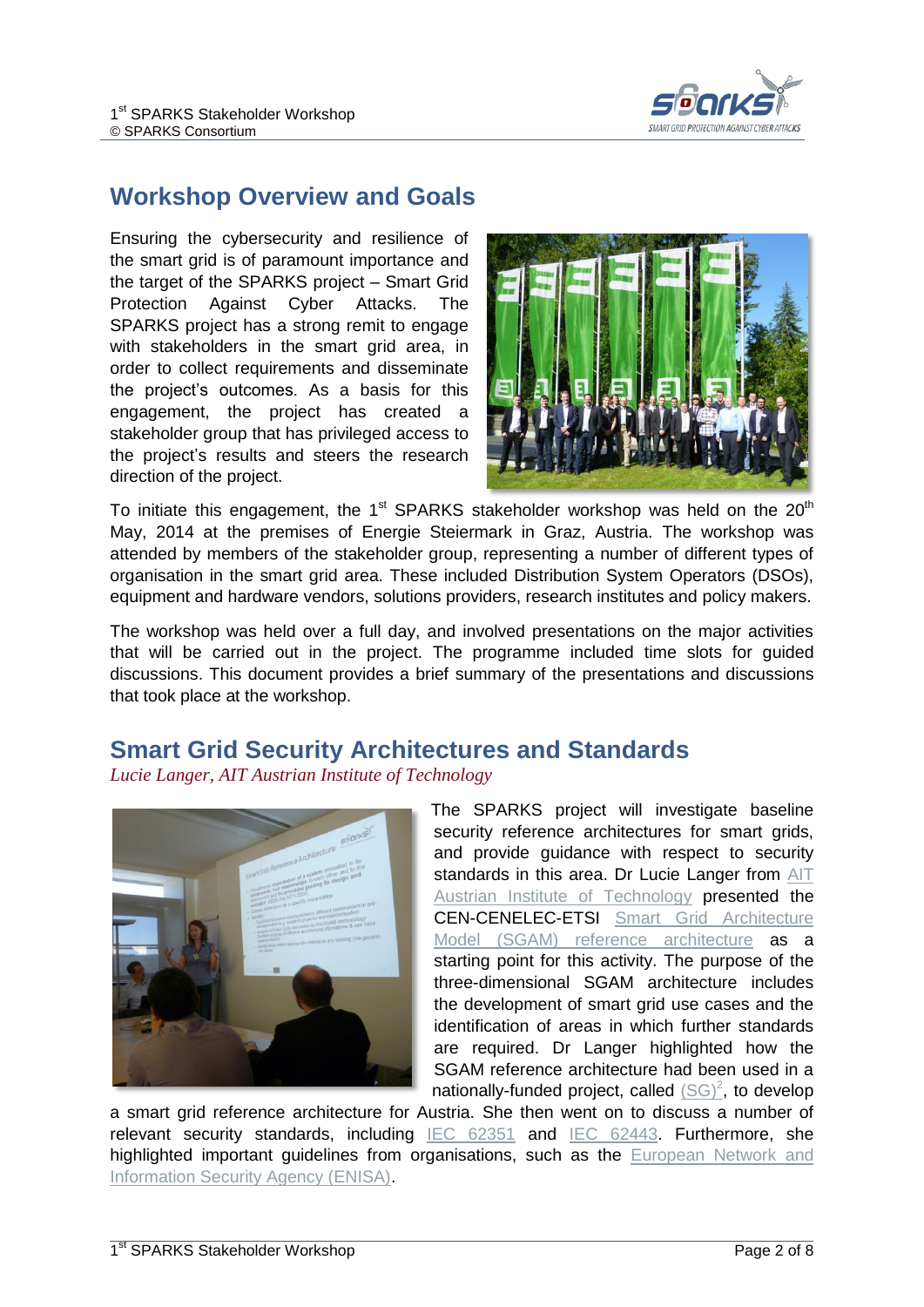

During an open discussion session a number of important points were raised by the SPARKS stakeholders. The stakeholders called for **support in organising the myriad of smart grid security standards that are available**, with respect to the different smart grid sub-systems or use cases. A likeness was drawn with an activity being led by the IEC in this [regard.](http://smartgridstandardsmap.com/) Furthermore, there were concerns that related to the fact the smart grid is an evolving infrastructure, and **legacy systems**, with an expected lifetime of 20 to 30 years, **must be considered when developing security architectures and solutions**.

#### **Smart Grid Security Analysis**

*Paul Smith, AIT Austrian Institute of Technology*

Understanding the cybersecurity risks to a smart grid are important, in order to enable appropriate security investment decisions to be made. This point was picked up by Dr Paul Smith from AIT Austrian Institute of Technology, when he discussed the security analysis activities that are to undertaken in the project. The project will innovate in three main areas: *(i)* risk assessment methods for smart grids; *(ii)* novel tools to support the implementation of this method; and *(iii)* simulation tools that can be used to understand the impact on a power grid of a cyber-attack – an



important consideration when considering risks. Dr Smith highlighted the importance of considering the smart grid as an evolving infrastructure, when understanding risks, and the need to understand risks from new targeted attacks to smart grids.

**Product certification and supply chain security** was discussed after the presentation; the discussion touched on whether equipment vendors could provide information about their products to support customers, such as DSOs, when they carry out risk assessment activities. Additionally, it was discussed how existing **safety assessment techniques should be integrated with those from the security domain**. This has the dual benefit of leveraging existing expertise in the energy sector and supporting the co-analysis of safety (e.g., fault- and natural phenomena-driven) and security (i.e., threat-driven) aspects.

## **Intrusion Detection for SCADA Systems**

#### *Kieran McLaughlin, Queen's University Belfast (CSIT)*

Supporting the implementation of advanced energy services that the smart grid promises to bring are Supervisory Control and Data Acquisition (SCADA) systems, which can be used to monitor and issue commands to remote devices, such as those found in energy substations. [Dr Kieran McLaughlin](http://www.ecit.qub.ac.uk/Aboutus/BusinessCard/?name=Kieran.McLaughlin) from the [Centre for Secure Information Technologies \(CSIT\)](http://www.csit.qub.ac.uk/) at [Queen's University Belfast](http://www.qub.ac.uk/) discussed how the communication protocols that support SCADA activities have evolved over time from closed proprietary protocols into more open protocols that make use of TCP/IP. The use of open standards and the increased connectedness of systems in a smart grid introduce a higher risk of cyber-attacks.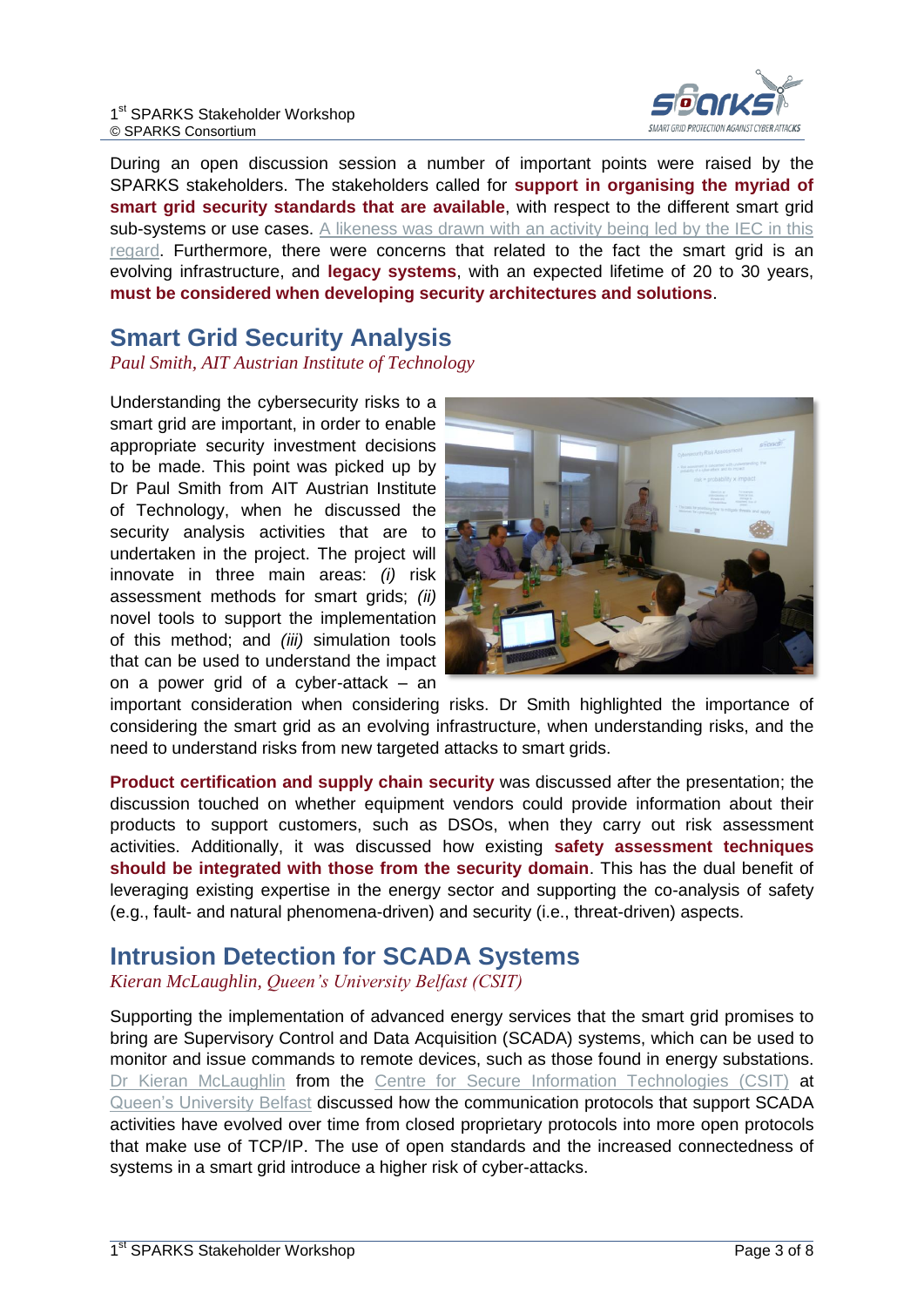

| <b>Searve</b><br><b>SCADA Communications Security</b><br>· SCADA protocols (particularly legacy protocols) designed without considering<br>- Cyber security based only on IT security principles ignores SCADA system<br>characteristics<br>· Smart Grid systems are cyber-physical control systems<br>. Due to critical nature of SCADA control, cyber security must consider<br>availability and integrity |
|--------------------------------------------------------------------------------------------------------------------------------------------------------------------------------------------------------------------------------------------------------------------------------------------------------------------------------------------------------------------------------------------------------------|
| 2000s<br>19506<br>19856<br>19704<br>-<br><b>Statement</b><br><b>Production</b><br>District continuities withhed standards.<br>Open shareholed standards beaut-<br>A brief history of SCADA protocols                                                                                                                                                                                                         |

Therefore, the aim of this research is to detect the misuse of SCADA protocols by attackers, for example, as part of an attack to ex-filtrate sensitive data about the operation of plant or in order cause intentional damage to infrastructure. The research builds on previous work that was carried out in the [EU-funded PRECYSE](https://precyse.eu/)  [project,](https://precyse.eu/) which aimed to detect attacks to the [IEC 60870-5-104](http://webstore.iec.ch/Webstore/webstore.nsf/ArtNum_PK/36203!opendocument&preview=1) – a SCADA protocol that is widely used in the energy sector for

telecontrol operations. The SCADA intrusion detection system that has been developed by researchers at CSIT can be used to detect when the values of protocol fields in the IEC 104 packet headers are outside normal bounds, using so-called "deep-packet inspection." Furthermore, stateful detection can be used to determine when IEC 104 messages are being sent out of order, for example. Moving forward, in SPARKS existing work will be extended to look at emerging smart grid protocols, such as [IEC 61850,](http://www.iec.ch/smartgrid/standards/) which is used for intelligent substation automation. Initial plans involve conducting experiments using the AIT SmartEST laboratory (see below).

Discussion on this topic focused on **how operators might respond to detected attacks, in a safe way** that does not cause the operational function of a grid to be compromised, e.g., via blocking ports that critical network traffic uses. Furthermore, it was highlighted the **sensitivity of Remote Terminal Units (RTUs) to external probing, which can cause them to fail**, for example, as part of a vulnerability assessment. Finally, it was discussed how the **normal behaviour of SCADA systems and protocols can be learned**, from an operational perspective, and **whether machine learning approaches might support this process**.

### **Smart meter (gateway) authentication and key management using hardware PUFs**

#### *Martin Hutle, Fraunhofer AISEC*

Smart meters, and metering gateways, are one of the core components of the smart grid. They support finer-grain energy consumption and generation measurement, which can form the basis of demand-response management schemes and the measurement input to various grid control strategies. However, they are at risk from a range of attacks, including being particularly exposed to physical tampering. Therefore, it is important to have suitable solutions in place to secure them, and in particular, to be able to reliably authenticate them. This is the target of this activity in the



project, which was described by Dr Martin Hutle from [Fraunhofer AISEC.](http://www.aisec.fraunhofer.de/) The approach that SPARKS will take is to develop a so-called **Physical Unclonable Function (PUF)** for smart meters and metering gateways. A [PUF](https://en.wikipedia.org/wiki/Physical_unclonable_function) can be used to uniquely identify hardware (such as a smart meter) by using discrepancies in the microchip manufacturing process. Leveraging these discrepancies, a function can be created that, when presented with a particular challenge, produces the same random result that cannot be mathematically predetermined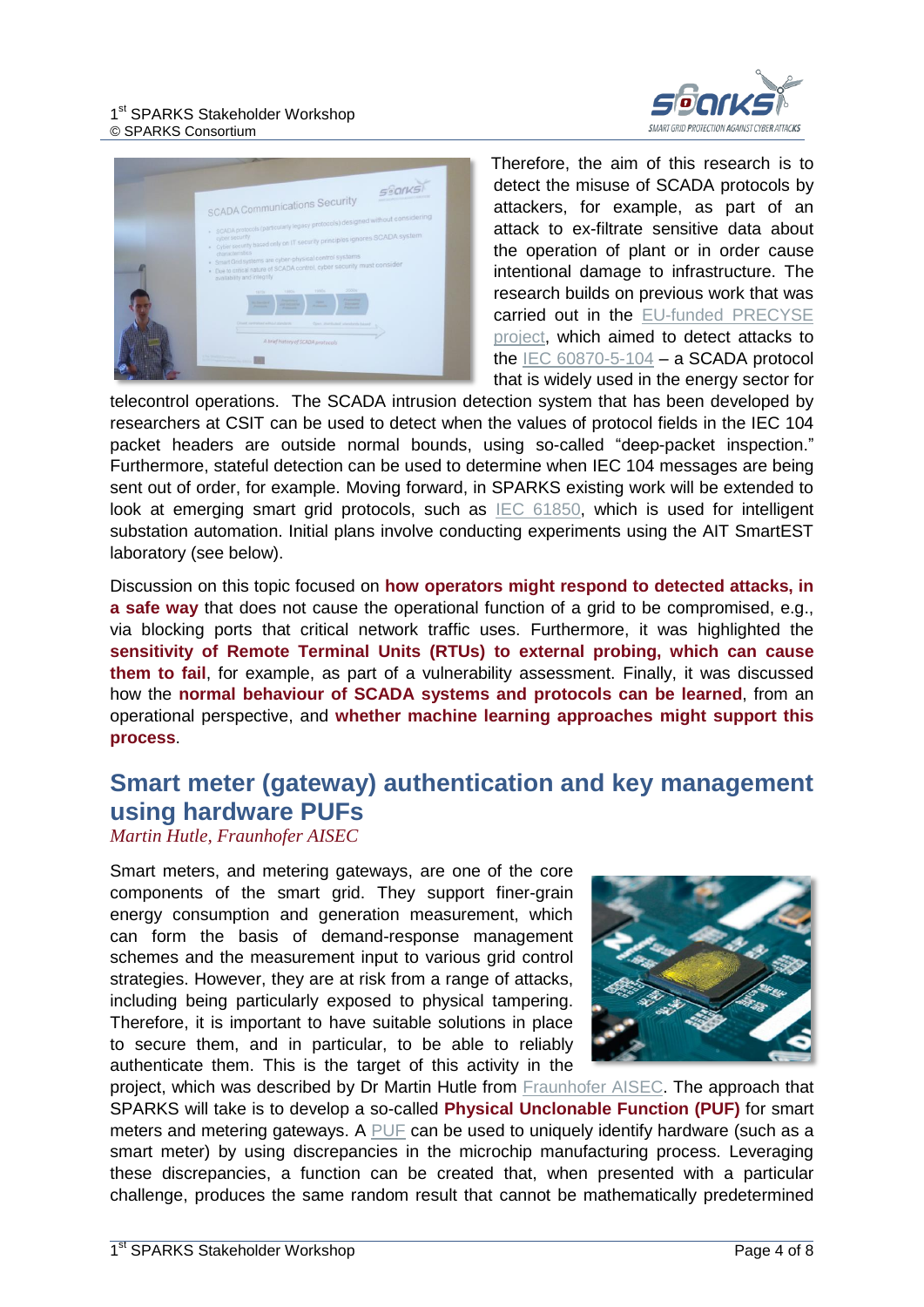

and cloned. The benefits of using PUFs for smart meters and gateways include the ability to authenticate a device without the need for any secret information to be stored on the device, and tampering with the PUF destroys the information that it stores.

Discussions were largely focused on the challenges of implementing PUFs for smart meters. These included aspects such as **developing PUFs with consistent behaviour in environments with highly variable temperatures and electric fields, and that are robust to aging** – all challenges that are relevant to smart meters and gateways.

### **Smart grid security information analytics**

*Robert W. Griffin, RSA an EMC Company*



Like many other complex and large-scale information infrastructures, the smart grid is susceptible to new forms of *targeted attacks*. Such attacks can implement a number of stages in order to realise some nefarious objective, and in many cases infiltrate an organisation's ICT infrastructure using social engineering attacks. Targeted attacks are particularly challenging to address because they can operate in a stealthy manner, as they traverse an infrastructure to reach some target system. This motivates the need

for new security analytics approaches for the smart grid. In his talk, Dr Robert Griffin from [RSA](http://www.emc.com/domains/rsa/index.htm) (and EMC company) outlined how security analytics should draw on security and operational data, to address attacks in three primary ways: via capturing attacks, in a way that is analogous to tripwires; using analytics approaches in a streaming-based manner that draws on multiple big data sources to identify complex multi-stage targeted attacks; and finally determining longitudinal trends using historical data. Key benefits of using security analytics include being able to more effectively respond to incidents, such as a targeted attack, and improved knowledge that can be used when performing risk assessment activities.

Much of the discussion regarding the use of security analytics techniques focused on **privacy issues** that stem from, for example, correlating various sources of operational and security data. It was mentioned that privacy (or data protection) issues are important when *personally identifiable information* is used, and that in many cases aggregation techniques can be used to remove such information from data sets. However, it was acknowledged that privacy concerns should be addressed in the SPARKS project, as part of this research activity.

#### **Cyber-attack resilient control systems**

*André Teixeira, Royal Institute of Technology (KTH)*

The monitoring and control of power systems makes use of wide-area communication networks. In the smart grid, it is anticipated there will be a greater number of control loops that interact with smart devices, for example, in secondary substations. To support these new control loops, more communication networks will be required that transmit a greater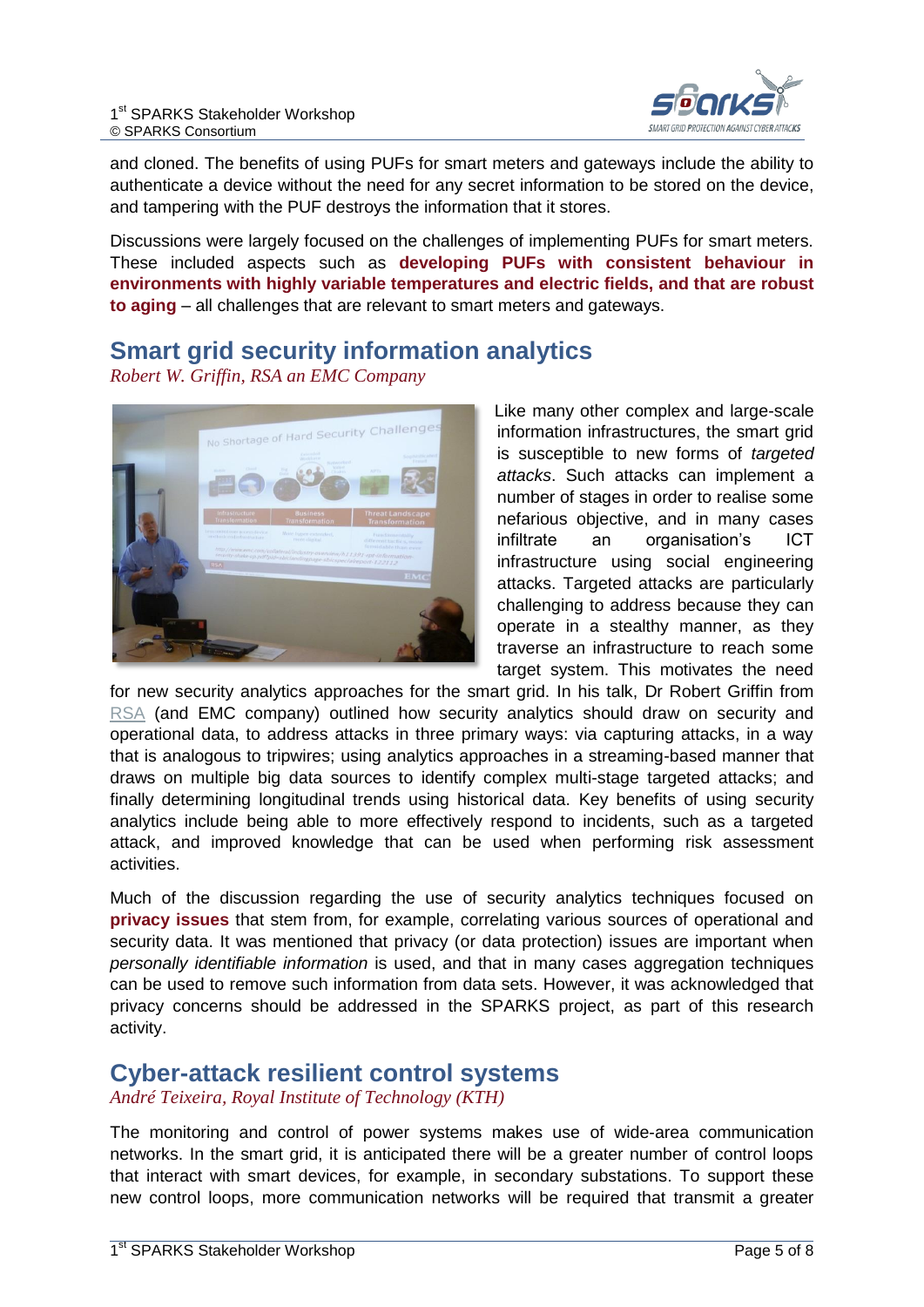

amount of critical monitoring and control data. This leads to an increased vulnerability to cyberphysical threats, because of the many new potential attack points. In this environment, traditional ICT security strategies and tools are not sufficient. Therefore, new tools are required to understand these cyberphysical attacks so that we can address a number of questions, such as which threats should we care

| <b>SSONS</b><br>Motivation: Legacy Power System<br><b>RTU</b><br>$\overline{H}$<br><b>RTU</b><br>Power system<br>Communication<br>Communication<br>control and<br>Network<br>Network<br>monitoring over<br>Energy Management System<br>networks<br>Optimal Power Flow<br>12.<br>Contingency Analysis<br>$\overline{u}$<br><b>Bad Data Detector</b><br>$> \delta \Rightarrow$ Alarm<br>------<br><b>SCOVIETA</b> |
|-----------------------------------------------------------------------------------------------------------------------------------------------------------------------------------------------------------------------------------------------------------------------------------------------------------------------------------------------------------------------------------------------------------------|
|-----------------------------------------------------------------------------------------------------------------------------------------------------------------------------------------------------------------------------------------------------------------------------------------------------------------------------------------------------------------------------------------------------------------|

about, what impact could they have on the smart grid, and which resources should we protect? [Mr André Teixeira](http://people.kth.se/~andretei/) from the [Royal Institute of Technology \(KTH\)](http://www.kth.se/) in Sweden described techniques that can be used to quantify how resilient control systems are to cyberattacks that manipulate measurement data. Furthermore, he discussed a security metric that can be used to determine the minimum number of signals an attacker must be able to manipulate, in order to remain undetected. This metric can be used as a benchmark for identifying where security improvements should be made to make such attacks harder to implement.

As a way of focusing this activity, it was discussed what the key control algorithms are (or will be) in the smart grid. It was suggested that this is an open questions at this stage of smart grid development, but it was likely the most **critical algorithms will relate to Volt-Var Control (VVC) in the distribution grid**, which are, for example, necessary to support the widespread deployment of renewable energy sources.

#### **Smart grid security legal, economic and social issues** *Michael Schmidthaler, Energy Institute at the J. Kepler University Linz*



The security technologies that are developed in the SPARKS project will be subjected to a cost-benefit analysis. The basis for this analysis will be an understanding of the economic costs associated with blackouts that could be caused by cyber-attacks. To evaluate these costs, tools such as the [blackout](http://www.blackout-simulator.com/)  [simulator,](http://www.blackout-simulator.com/) developed by Dr Michael Schmidthaler and his colleagues at the [Energy Institute at the J. Kepler](http://www.energieinstitut-linz.at/)  [University Linz,](http://www.energieinstitut-linz.at/) will be used. Based on

The blackout simulator: www.blackout-simulator.com

an understanding of the costs of a cyber-attack, business cases will be developed that show the benefit of using the SPARKS technologies. In addition to this economic analysis, the societal acceptance of the technologies that are developed in the project will be assessed. This will primarily take two forms: a *foresight process*, wherein workshops are used to explore hypothetical attack scenarios and their impact relative to the introduction of novel security technologies, and a quantitative analysis that suggests the conditions under which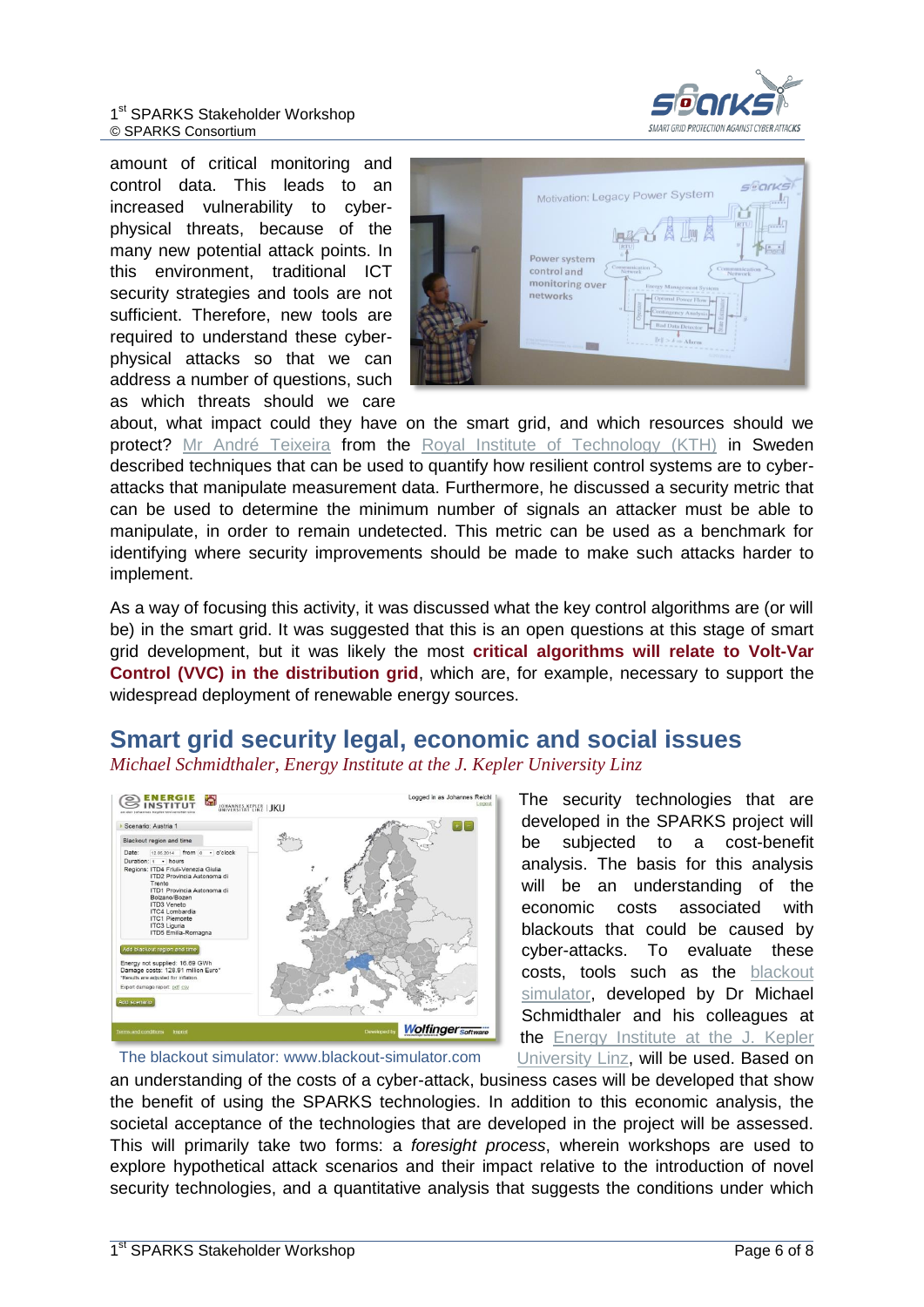

the introduction of new technologies could be motivated. Underpinning SPARKS's technology development will be a clear understanding of the legal directives and regulations, which will be surveyed and reported on in a deliverable that is due towards the end of the project. Again, as stated before, **privacy issues** were highlighted in discussions as being important to consider when understanding the societal acceptance of security technologies.

#### **SPARKS demonstration activities**

*Friederich Kupzog, AIT Austrian Institute of Technology*

The research outcomes from the SPARKS project will be demonstrated using three facilities, namely the AIT [SmartEST laboratory,](http://www.ait.ac.at/departments/energy/research-areas/energy-infrastructure/smart-grids/smartest-laboratory/) the [Nimbus microgrid,](http://nimbus.cit.ie/tec/) and the infrastructure from [SWW Wunsiedel GmbH.](http://www.s-w-w.com/) An overview of these facilities was presented by Dr Friederich Kupzog from AIT. The Nimbus microgrid incorporates, amongst other items, a 10kW wind turbine, a 35 kWh Li-Ion battery, a 50kW electrical/82kW thermal combined heat and power unit (CHP), and a feeder management relay that is used to manage the point of coupling between the microgrid and the rest of the building it serves. Associated with the Nimbus microgrid is a sophisticated building



management system. We foresee the Nimbus facility supporting our research activities on security analytics and resilient control systems. Meanwhile, the SWW Wunsiedel infrastructure represents a rich and varied state-of-the-art smart grid deployment, which includes a smart metering deployment, a number of sites in the Wunsiedel region that use a range of renewable energy sources, and an underlying fibre-optic network that can be used to support communications. We foresee the SWW Wunsiedel infrastructure being an interesting case study for the project's novel risk assessment methods and tools. Finally, Dr Kupzog presented the AIT SmartEST laboratory, which is typically used to carry out conformance testing of smart grid equipment, such as large-scale power inverters. The SmartEST laboratory can be used to flexibly combine novel smart grid equipment with power grid simulators, which are controlled by an open-source SCADA system. Ongoing work is investigating how the SmartEST laboratory can be used to support the demonstration of the intrusion detection system for SCADA systems, focusing on the IEC 61850 protocol.

#### **Summary**

In addition to the specific points outlined above, based on the discussions that were held during the stakeholder workshop, it was clear to see the importance of the different research activities the SPARKS project is investigating, and that much work still needs to be done to realise a secure and resilient smart grid. Furthermore, it was evident that a number of different stakeholder groups must engage effectively to realise this vision – the relationship and interface between equipment (and solutions) providers and DSOs was highlighted as being of particular importance by the group.

Moving forward, the SPARKS project will take on board the issues that were raised at the stakeholder workshop when shaping their research direction. The next stakeholder workshop is scheduled to take place in the Spring of 2015, when the project will highlight the importance of its research activities by demonstrating a cyber-attack to a smart grid. Details regarding this workshop will follow, in due course. The slides that were presented at the